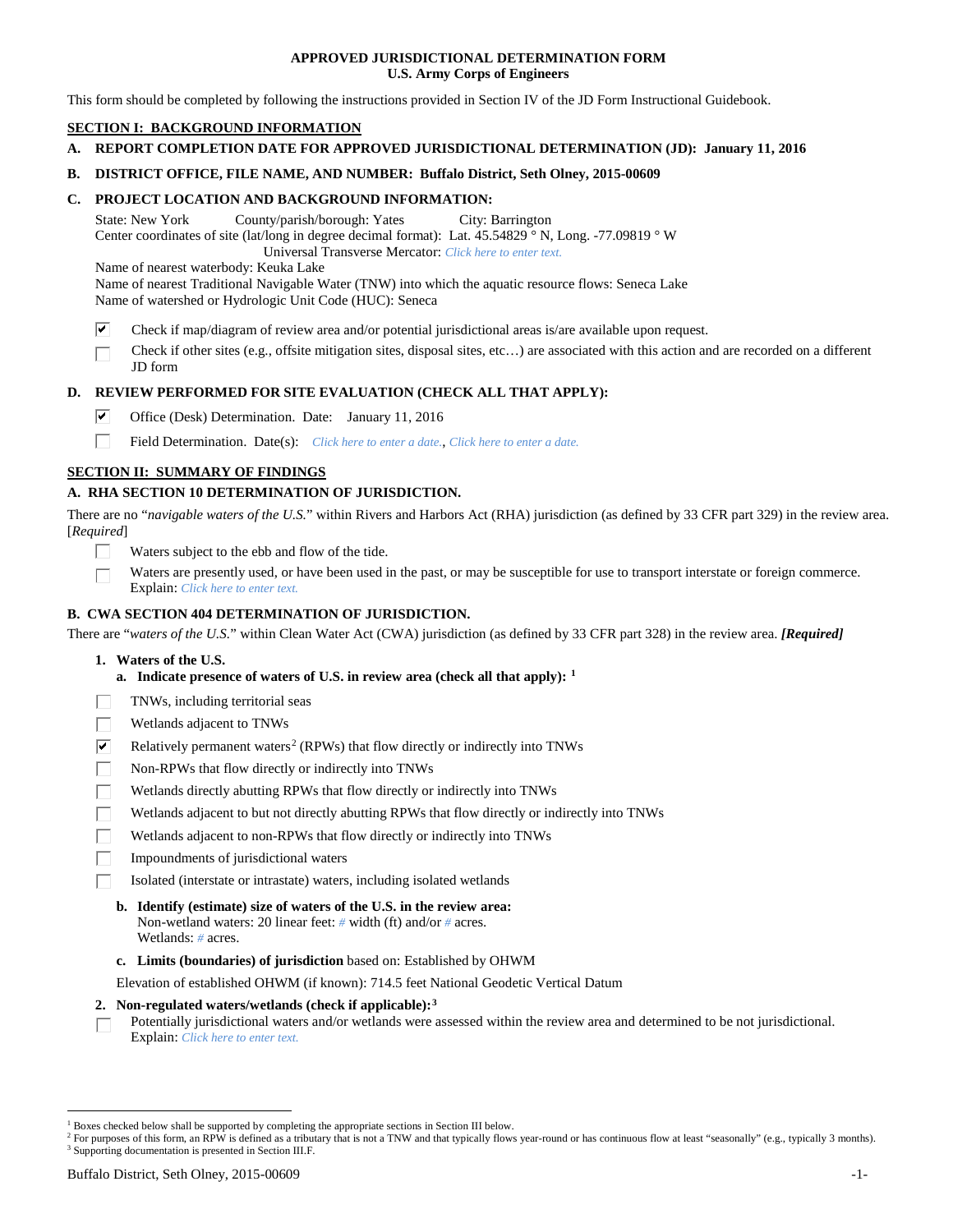## **SECTION III: CWA ANALYSIS**

### **A. TNWs AND WETLANDS ADJACENT TO TNWs**

**The agencies will assert jurisdiction over TNWs and wetlands adjacent to TNWs. If the aquatic resource is a TNW, complete Section III.A.1 and Section III.D.1. only; if the aquatic resource is a wetland adjacent to a TNW, complete Sections III.A.1 and 2 and Section III.D.1.; otherwise, see Section III.B below**.

- **1. TNW**  Identify TNW: *Click here to enter text.*
	- Summarize rationale supporting determination: *Click here to enter text.*
- **2. Wetland adjacent to TNW** Summarize rationale supporting conclusion that wetland is "adjacent": *Click here to enter text.*

### **B. CHARACTERISTICS OF TRIBUTARY (THAT IS NOT A TNW) AND ITS ADJACENT WETLANDS (IF ANY):**

**This section summarizes information regarding characteristics of the tributary and its adjacent wetlands, if any, and it helps determine whether or not the standards for jurisdiction established under Rapanos have been met.** 

**The agencies will assert jurisdiction over non-navigable tributaries of TNWs where the tributaries are "relatively permanent waters" (RPWs), i.e. tributaries that typically flow year-round or have continuous flow at least seasonally (e.g., typically 3 months). A wetland that directly abuts an RPW is also jurisdictional. If the aquatic resource is not a TNW, but has year-round (perennial) flow, skip to Section III.D.2. If the aquatic resource is a wetland directly abutting a tributary with perennial flow, skip to Section III.D.4.**

**A wetland that is adjacent to but that does not directly abut an RPW requires a significant nexus evaluation. Corps districts and EPA regions will include in the record any available information that documents the existence of a significant nexus between a relatively permanent tributary that is not perennial (and its adjacent wetlands if any) and a traditional navigable water, even though a significant nexus finding is not required as a matter of law.**

**If the waterbody[4](#page-1-0) is not an RPW, or a wetland directly abutting an RPW, a JD will require additional data to determine if the waterbody has a significant nexus with a TNW. If the tributary has adjacent wetlands, the significant nexus evaluation must consider the tributary in combination with all of its adjacent wetlands. This significant nexus evaluation that combines, for analytical purposes, the tributary and all of its adjacent wetlands is used whether the review area identified in the JD request is the tributary, or its adjacent wetlands, or both. If the JD covers a tributary with adjacent wetlands, complete Section III.B.1 for the tributary, Section III.B.2 for any onsite wetlands, and Section III.B.3 for all wetlands adjacent to that tributary, both onsite and offsite. The determination whether a significant nexus exists is determined in Section III.C below.**

**1. Characteristics of non-TNWs that flow directly or indirectly into TNW**

**(i) General Area Conditions:**

Watershed size: *# Choose an item.* Drainage area: *# Choose an item.*

Average annual rainfall: *#* inches Average annual snowfall: *#* inches

#### **(ii) Physical Characteristics:**

- (a) Relationship with TNW:
	- Tributary flows directly into TNW. Г.

Tributary flows through *Choose an item.* tributaries before entering TNW.

Project waters are *Choose an item.* river miles from TNW. Project waters are *Choose an item.* river miles from RPW. Project waters are *Choose an item.* aerial (straight) miles from TNW. Project waters are *Choose an item.* aerial (straight) miles from RPW. Project waters cross or serve as state boundaries. Explain: *Click here to enter text.*

Identify flow route to TNW[5:](#page-1-1) *Click here to enter text.* Tributary stream order, if known: *Click here to enter text.*

(b) General Tributary Characteristics (check all that apply):

**Tributary** is:  $\Box$  Natural

- Artificial (man-made). Explain: *Click here to enter text.*
- Manipulated (man-altered). Explain: *Click here to enter text.*

<span id="page-1-0"></span><sup>&</sup>lt;sup>4</sup> Note that the Instructional Guidebook contains additional information regarding swales, ditches, washes, and erosional features generally and in the arid West.

<span id="page-1-1"></span><sup>5</sup> Flow route can be described by identifying, e.g., tributary a, which flows through the review area, to flow into tributary b, which then flows into TNW.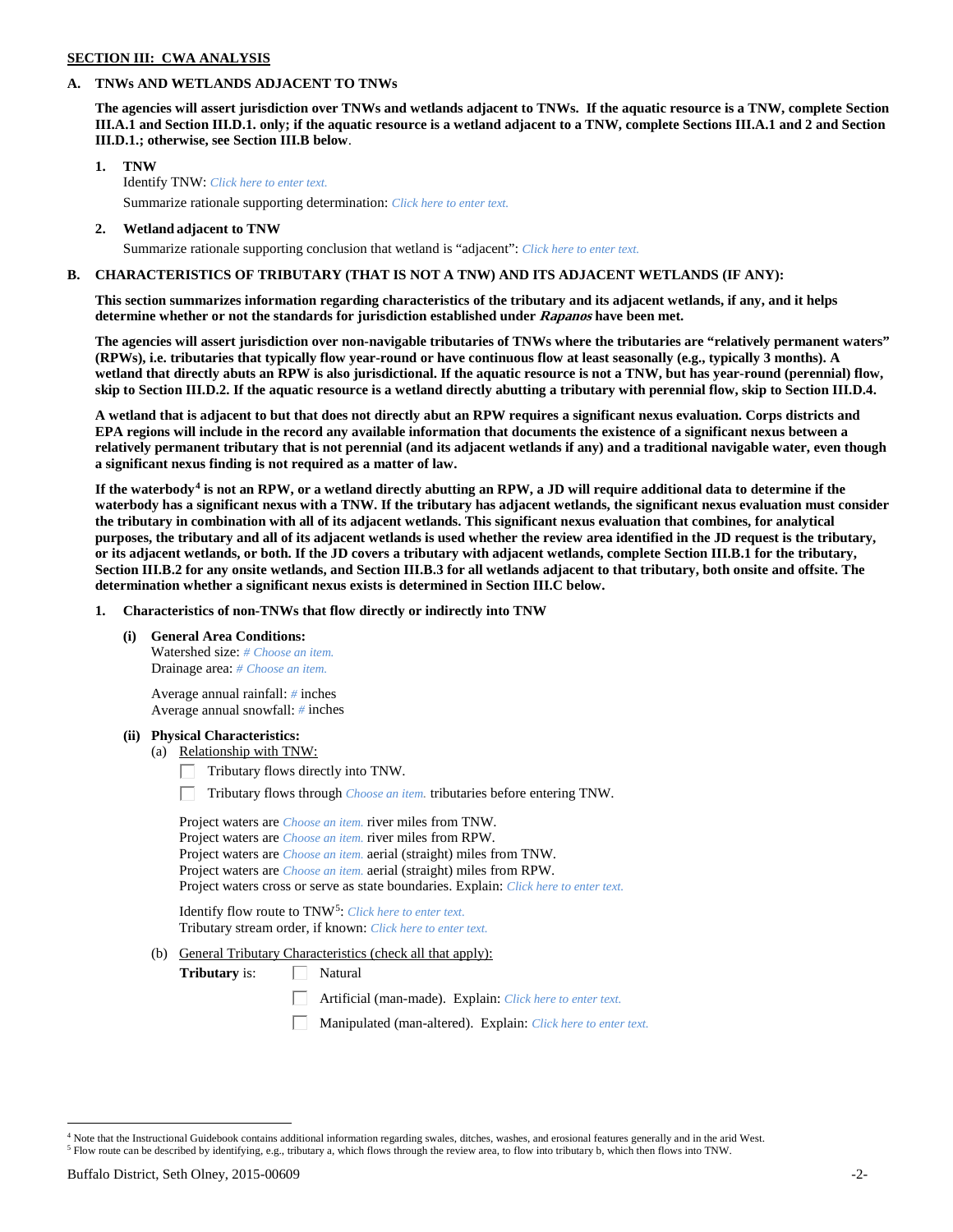| Tributary properties with respect to top of bank (estimate):<br>Average width: # feet<br>Average depth: $#$ feet<br>Average side slopes: Choose an item.                                                                                                                                                                                                                                                                                                                                                                                                                                                                                                                                                              |
|-----------------------------------------------------------------------------------------------------------------------------------------------------------------------------------------------------------------------------------------------------------------------------------------------------------------------------------------------------------------------------------------------------------------------------------------------------------------------------------------------------------------------------------------------------------------------------------------------------------------------------------------------------------------------------------------------------------------------|
| Primary tributary substrate composition (check all that apply):<br>Silts<br>Sands<br>Concrete<br>Cobbles<br>Gravel<br>Muck<br>Bedrock<br>Vegetation. Type/% cover: Click here to enter text.<br>L                                                                                                                                                                                                                                                                                                                                                                                                                                                                                                                     |
| Other. Explain: Click here to enter text.<br>Tributary condition/stability [e.g., highly eroding, sloughing banks]. Explain: Click here to enter text.<br>Presence of run/riffle/pool complexes. Explain: Click here to enter text.<br>Tributary geometry: Choose an item.<br>Tributary gradient (approximate average slope): #%                                                                                                                                                                                                                                                                                                                                                                                      |
| $(c)$ Flow:<br>Tributary provides for: Choose an item.<br>Estimate average number of flow events in review area/year: Choose an item.<br>Describe flow regime: Click here to enter text.<br>Other information on duration and volume: Click here to enter text.                                                                                                                                                                                                                                                                                                                                                                                                                                                       |
| <b>Surface flow is:</b> <i>Choose an item.</i> <b>Characteristics:</b> <i>Click here to enter text.</i>                                                                                                                                                                                                                                                                                                                                                                                                                                                                                                                                                                                                               |
| Subsurface flow: Choose an item. Explain findings: Click here to enter text.<br>Dye (or other) test performed: Click here to enter text.                                                                                                                                                                                                                                                                                                                                                                                                                                                                                                                                                                              |
| Tributary has (check all that apply):<br>Bed and banks<br>OHWM <sup>6</sup> (check all indicators that apply):<br>clear, natural line impressed on the bank $\Box$<br>the presence of litter and debris<br>changes in the character of soil<br>destruction of terrestrial vegetation<br>the presence of wrack line<br>shelving<br>vegetation matted down, bent, or absent<br>sediment sorting<br>leaf litter disturbed or washed away<br>scour<br>sediment deposition<br>multiple observed or predicted flow events<br>water staining<br>abrupt change in plant community Click here to enter text.<br>other (list): Click here to enter text.<br>Discontinuous OHWM. <sup>7</sup> Explain: Click here to enter text. |
| If factors other than the OHWM were used to determine lateral extent of CWA jurisdiction (check all that apply):<br>High Tide Line indicated by:<br>Mean High Water Mark indicated by:<br>L<br>oil or scum line along shore objects<br>survey to available datum;<br>fine shell or debris deposits (foreshore)<br>physical markings;<br>physical markings/characteristics<br>vegetation lines/changes in vegetation types.<br>tidal gauges<br>other (list): Click here to enter text.                                                                                                                                                                                                                                 |
| (iii) Chemical Characteristics:                                                                                                                                                                                                                                                                                                                                                                                                                                                                                                                                                                                                                                                                                       |

Characterize tributary (e.g., water color is clear, discolored, oily film; water quality; general watershed characteristics, etc.). Explain: *Click here to enter text.*

Identify specific pollutants, if known: *Click here to enter text.*

<span id="page-2-1"></span><span id="page-2-0"></span> <sup>6</sup> <sup>6</sup>A natural or man-made discontinuity in the OHWM does not necessarily sever jurisdiction (e.g., where the stream temporarily flows underground, or where the OHWM has been removed by development or agricultural practices). Where there is a break in the OHWM that is unrelated to the waterbody's flow regime (e.g., flow over a rock outcrop or through a culvert), the agencies will look for indicators of flow above and below the break. 7 Ibid.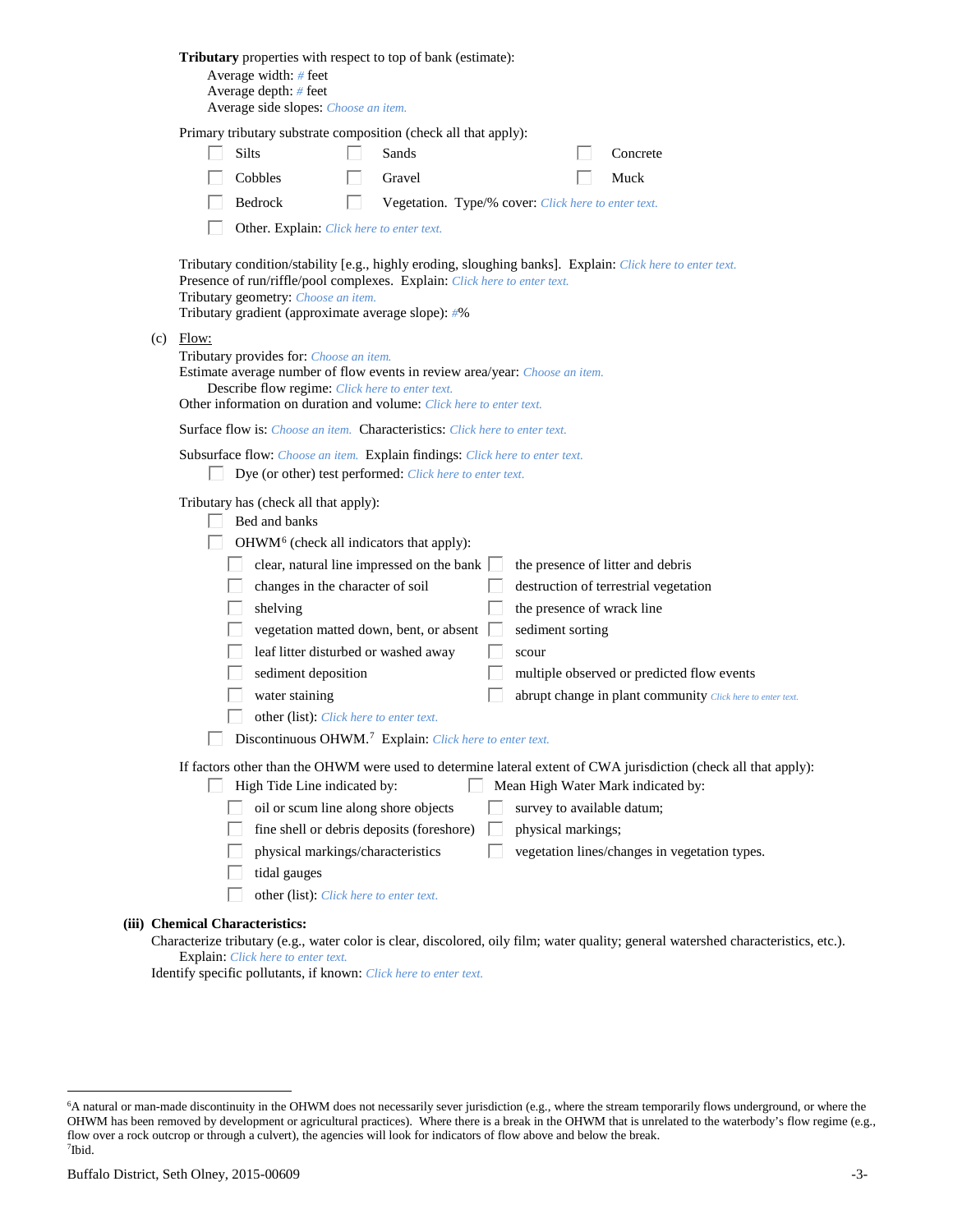### **(iv) Biological Characteristics. Channel supports (check all that apply):**

- Riparian corridor. Characteristics (type, average width): *Click here to enter text.*
- Wetland fringe. Characteristics: *Click here to enter text.*
- $\Box$  Habitat for:
	- Federally Listed species. Explain findings: *Click here to enter text.*
	- Fish/spawn areas. Explain findings: *Click here to enter text.*
	- Other environmentally-sensitive species. Explain findings: *Click here to enter text.*
	- $\Box$ Aquatic/wildlife diversity. Explain findings: *Click here to enter text.*

#### **2. Characteristics of wetlands adjacent to non-TNW that flow directly or indirectly into TNW**

#### **(i) Physical Characteristics:**

(a) General Wetland Characteristics: Properties: Wetland size: *#* acres Wetland type. Explain: *Click here to enter text.* Wetland quality. Explain: *Click here to enter text.* Project wetlands cross or serve as state boundaries. Explain: *Click here to enter text.*

(b) General Flow Relationship with Non-TNW:

Flow is: *Choose an item.* Explain: *Click here to enter text.*

Surface flow is: *Choose an item.* Characteristics: *Click here to enter text.*

Subsurface flow: *Choose an item.* Explain findings: *Click here to enter text.*

- Dye (or other) test performed: *Click here to enter text.*
- (c) Wetland Adjacency Determination with Non-TNW:
	- Directly abutting П.
	- П. Not directly abutting
		- П. Discrete wetland hydrologic connection. Explain: *Click here to enter text.*
		- П. Ecological connection. Explain: *Click here to enter text.*
		- П. Separated by berm/barrier. Explain: *Click here to enter text.*
- (d) Proximity (Relationship) to TNW

Project wetlands are *Choose an item.* river miles from TNW. Project waters are *Choose an item.* aerial (straight) miles from TNW. Flow is from: *Choose an item.* Estimate approximate location of wetland as within the *Choose an item.* floodplain.

#### **(ii) Chemical Characteristics:**

Characterize wetland system (e.g., water color is clear, brown, oil film on surface; water quality; general watershed characteristics; etc.). Explain: *Click here to enter text.*

Identify specific pollutants, if known: *Click here to enter text.*

#### **(iii) Biological Characteristics. Wetland supports (check all that apply):**

- Riparian buffer. Characteristics (type, average width): *Click here to enter text.*
	- Vegetation type/percent cover. Explain: *Click here to enter text.*
	- Habitat for:
		- Federally Listed species. Explain findings: *Click here to enter text*.
		- Fish/spawn areas. Explain findings: *Click here to enter text.*
		- Other environmentally-sensitive species. Explain findings: *Click here to enter text.*  $\Box$
		- $\Box$ Aquatic/wildlife diversity. Explain findings: *Click here to enter text.*

### **3. Characteristics of all wetlands adjacent to the tributary (if any)**

All wetland(s) being considered in the cumulative analysis: *Choose an item.* Approximately (*#*) acres in total are being considered in the cumulative analysis.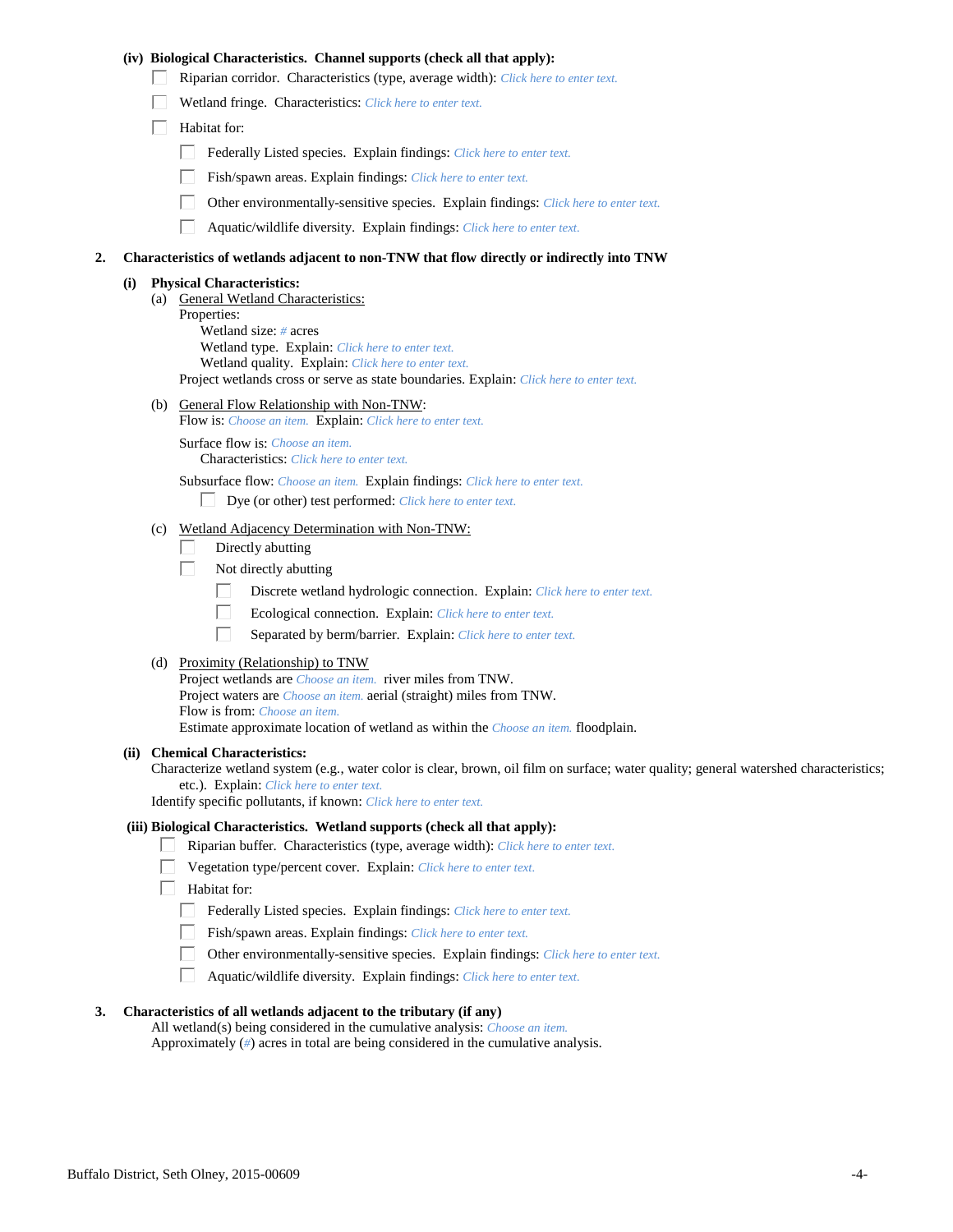For each wetland, specify the following:

| Directly abuts? $(Y/N)$ | Size (in acres) | Directly abuts? $(Y/N)$ | Size (in acres) |
|-------------------------|-----------------|-------------------------|-----------------|
| Y/N                     |                 |                         |                 |
| Y/N                     |                 | Y/N                     |                 |
| Y/N                     |                 | Y/N                     |                 |
| Y/N                     |                 | Y/N                     |                 |

Summarize overall biological, chemical and physical functions being performed: *Click here to enter text.*

### **C. SIGNIFICANT NEXUS DETERMINATION**

**A significant nexus analysis will assess the flow characteristics and functions of the tributary itself and the functions performed by any wetlands adjacent to the tributary to determine if they significantly affect the chemical, physical, and biological integrity of a TNW. For each of the following situations, a significant nexus exists if the tributary, in combination with all of its adjacent wetlands, has more than a speculative or insubstantial effect on the chemical, physical and/or biological integrity of a TNW. Considerations when evaluating significant nexus include, but are not limited to the volume, duration, and frequency of the flow of water in the tributary and its proximity to a TNW, and the functions performed by the tributary and all its adjacent wetlands. It is not appropriate to determine significant nexus based solely on any specific threshold of distance (e.g. between a tributary and its adjacent wetland or between a tributary and the TNW). Similarly, the fact an adjacent wetland lies within or outside of a floodplain is not solely determinative of significant nexus.** 

#### **Draw connections between the features documented and the effects on the TNW, as identified in the** *Rapanos* **Guidance and discussed in the Instructional Guidebook. Factors to consider include, for example:**

- Does the tributary, in combination with its adjacent wetlands (if any), have the capacity to carry pollutants or flood waters to TNWs, or to reduce the amount of pollutants or flood waters reaching a TNW?
- Does the tributary, in combination with its adjacent wetlands (if any), provide habitat and lifecycle support functions for fish and other species, such as feeding, nesting, spawning, or rearing young for species that are present in the TNW?
- Does the tributary, in combination with its adjacent wetlands (if any), have the capacity to transfer nutrients and organic carbon that support downstream foodwebs?
- Does the tributary, in combination with its adjacent wetlands (if any), have other relationships to the physical, chemical, or biological integrity of the TNW?

#### *Note: the above list of considerations is not inclusive and other functions observed or known to occur should be documented below:*

- **1. Significant nexus findings for non-RPW that has no adjacent wetlands and flows directly or indirectly into TNWs.** Explain findings of presence or absence of significant nexus below, based on the tributary itself, then go to Section III.D: *Click here to enter text.*
- **2. Significant nexus findings for non-RPW and its adjacent wetlands, where the non-RPW flows directly or indirectly into TNWs.**  Explain findings of presence or absence of significant nexus below, based on the tributary in combination with all of its adjacent wetlands, then go to Section III.D: *Click here to enter text.*
- **3. Significant nexus findings for wetlands adjacent to an RPW but that do not directly abut the RPW.** Explain findings of presence or absence of significant nexus below, based on the tributary in combination with all of its adjacent wetlands, then go to Section III.D: *Click here to enter text.*

## **D. DETERMINATIONS OF JURISDICTIONAL FINDINGS. THE SUBJECT WATERS/WETLANDS ARE (CHECK ALL THAT APPLY):**

- **1. TNWs and Adjacent Wetlands.** Check all that apply and provide size estimates in review area:
	- TNWs: *#* linear feet *#* width (ft), Or, *#* acres.
	- $\Box$ Wetlands adjacent to TNWs: *#* acres.
- **2. RPWs that flow directly or indirectly into TNWs.**
	- $\triangledown$  Tributaries of TNWs where tributaries typically flow year-round are jurisdictional. Provide data and rationale indicating that tributary is perennial: Keuka Lake shows up as a perennial waterway on the Keuka Park, New York, USGS Quadrangle Map. Keuka Lake flows into the Keuka Lake Outlet, which flows directly into Seneca Lake, which is a Traditional Navigable Waterway.
	- Tributaries of TNW where tributaries have continuous flow "seasonally" (e.g., typically three months each year) are jurisdictional. Data supporting this conclusion is provided at Section III.B. Provide rationale indicating that tributary flows seasonally: *Click here to enter text.*.

Provide estimates for jurisdictional waters in the review area (check all that apply):

- $\triangledown$  Tributary waters: 20 linear feet # width (ft).
- Other non-wetland waters: *#* acres.

Identify type(s) of waters: *Click here to enter text.*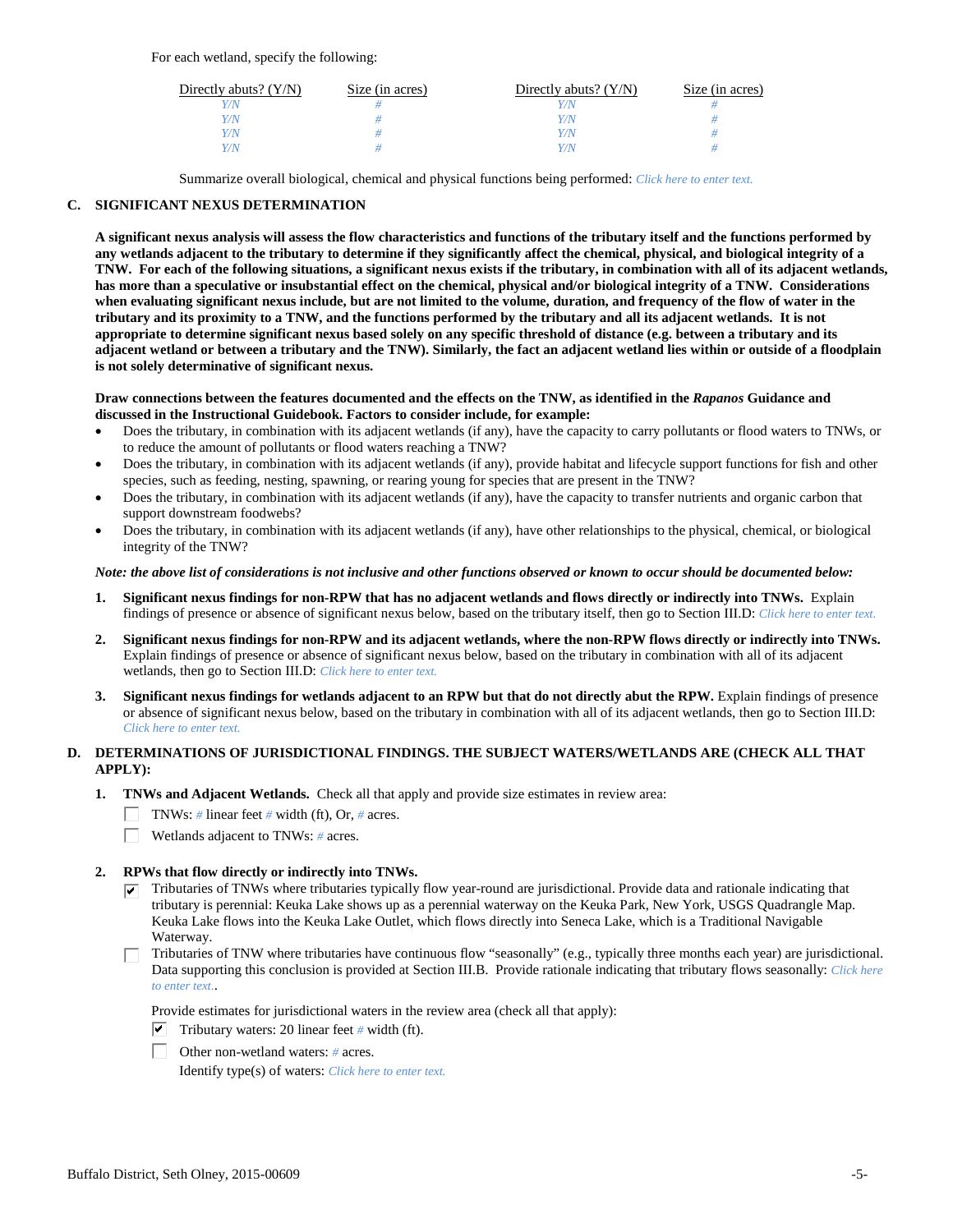### **3. Non-RPWs[8](#page-5-0) that flow directly or indirectly into TNWs.**

Waterbody that is not a TNW or an RPW, but flows directly or indirectly into a TNW, and it has a significant nexus with a TNW is jurisdictional. Data supporting this conclusion is provided at Section III.C.

Provide estimates for jurisdictional waters within the review area (check all that apply):

- Tributary waters: *#* linear feet *#* width (ft).  $\mathbf{L}$
- Other non-wetland waters: *#* acres.
	- Identify type(s) of waters: *Click here to enter text.*

### **4. Wetlands directly abutting an RPW that flow directly or indirectly into TNWs.**

- ГT. Wetlands directly abut RPW and thus are jurisdictional as adjacent wetlands.
	- Wetlands directly abutting an RPW where tributaries typically flow year-round. Provide data and rationale indicating that tributary is perennial in Section III.D.2, above. Provide rationale indicating that wetland is directly abutting an RPW: *Click here to enter text.*

Wetlands directly abutting an RPW where tributaries typically flow "seasonally." Provide data indicating that tributary is seasonal in Section III.B and rationale in Section III.D.2, above. Provide rationale indicating that wetland is directly abutting an RPW: *Click here to enter text.*

Provide acreage estimates for jurisdictional wetlands in the review area: *#* acres.

#### **5. Wetlands adjacent to but not directly abutting an RPW that flow directly or indirectly into TNWs.**

Wetlands that do not directly abut an RPW, but when considered in combination with the tributary to which they are П adjacent and with similarly situated adjacent wetlands, have a significant nexus with a TNW are jurisidictional. Data supporting this conclusion is provided at Section III.C.

Provide acreage estimates for jurisdictional wetlands in the review area: *#* acres.

### **6. Wetlands adjacent to non-RPWs that flow directly or indirectly into TNWs.**

Wetlands adjacent to such waters, and have when considered in combination with the tributary to which they are adjacent П and with similarly situated adjacent wetlands, have a significant nexus with a TNW are jurisdictional. Data supporting this conclusion is provided at Section III.C.

Provide estimates for jurisdictional wetlands in the review area: *#* acres.

### **7. Impoundments of jurisdictional waters. [9](#page-5-1)**

As a general rule, the impoundment of a jurisdictional tributary remains jurisdictional.

- Demonstrate that impoundment was created from "waters of the U.S.," or
- Demonstrate that water meets the criteria for one of the categories presented above (1-6), or
- Demonstrate that water is isolated with a nexus to commerce (see E below). Г

### **E. ISOLATED [INTERSTATE OR INTRA-STATE] WATERS, INCLUDING ISOLATED WETLANDS, THE USE, DEGRADATION OR DESTRUCTION OF WHICH COULD AFFECT INTERSTATE COMMERCE, INCLUDING ANY SUCH WATERS (CHECK ALL THAT APPLY):[10](#page-5-2)**

- L. which are or could be used by interstate or foreign travelers for recreational or other purposes.
- from which fish or shellfish are or could be taken and sold in interstate or foreign commerce.
- which are or could be used for industrial purposes by industries in interstate commerce. П.
- Г Interstate isolated waters.Explain: *Click here to enter text.*
- П Other factors.Explain: *Click here to enter text.*

#### **Identify water body and summarize rationale supporting determination:** *Click here to enter text.*

Provide estimates for jurisdictional waters in the review area (check all that apply):

- Tributary waters: *#* linear feet *#* width (ft).
- Other non-wetland waters: *#* acres.

Identify type(s) of waters: *Click here to enter text.*

Wetlands: *#* acres.

<span id="page-5-0"></span> $\frac{1}{8}$ See Footnote # 3.

<sup>&</sup>lt;sup>9</sup> To complete the analysis refer to the key in Section III.D.6 of the Instructional Guidebook.

<span id="page-5-2"></span><span id="page-5-1"></span><sup>&</sup>lt;sup>10</sup> Prior to asserting or declining CWA jurisdiction based solely on this category, Corps Districts will elevate the action to Corps and EPA HQ for review consistent with the process described in the Corps/EPA *Memorandum Regarding CWA Act Jurisdiction Following Rapanos.*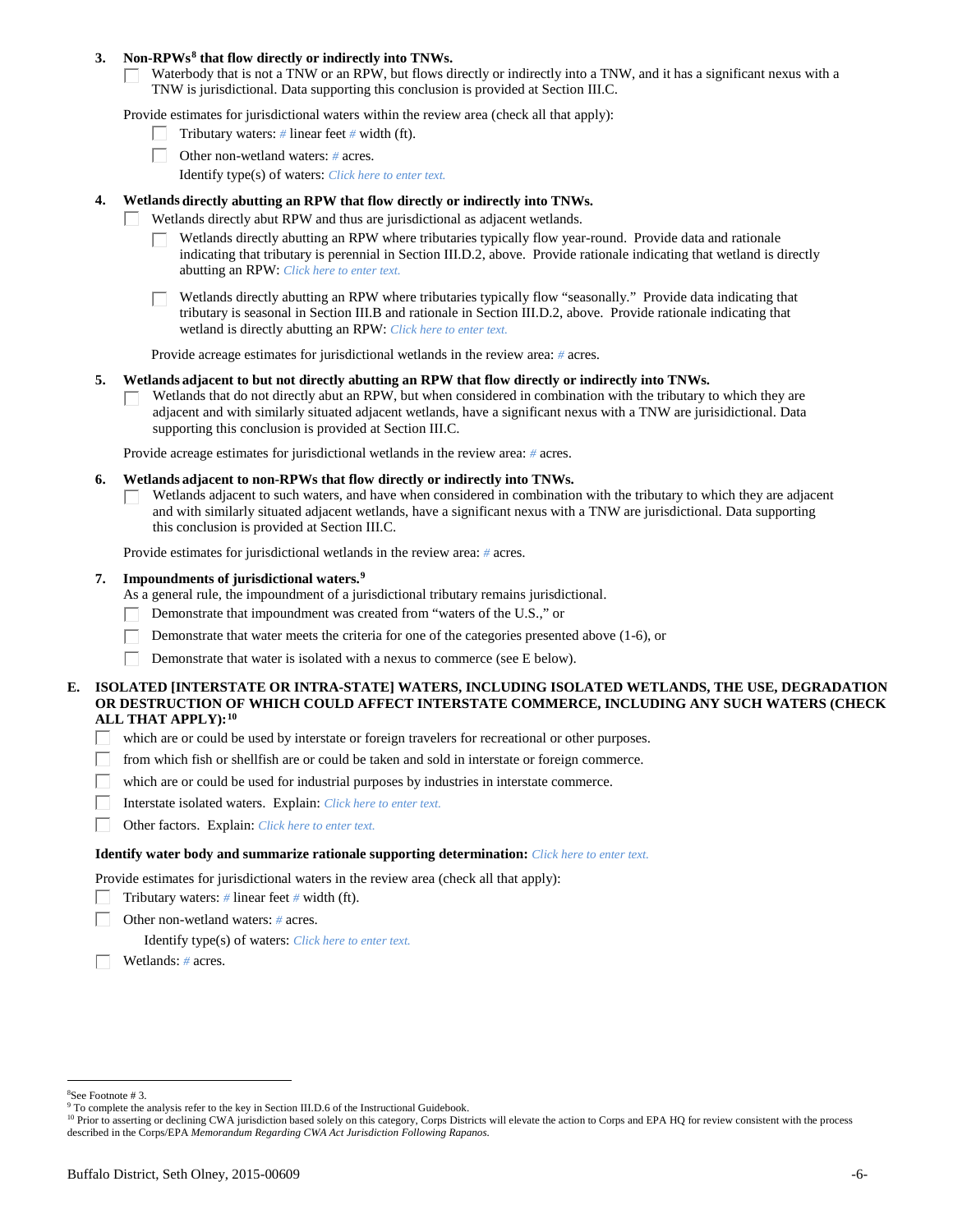| Е.                                                                                                                                                                                                                                                                                                                        |    | NON-JURISDICTIONAL WATERS, INCLUDING WETLANDS (CHECK ALL THAT APPLY):                                                                                                                                                |  |
|---------------------------------------------------------------------------------------------------------------------------------------------------------------------------------------------------------------------------------------------------------------------------------------------------------------------------|----|----------------------------------------------------------------------------------------------------------------------------------------------------------------------------------------------------------------------|--|
|                                                                                                                                                                                                                                                                                                                           |    | If potential wetlands were assessed within the review area, these areas did not meet the criteria in the 1987 Corps of Engineers<br>Wetland Delineation Manual and/or appropriate Regional Supplements.              |  |
|                                                                                                                                                                                                                                                                                                                           | L  | Review area included isolated waters with no substantial nexus to interstate (or foreign) commerce.                                                                                                                  |  |
|                                                                                                                                                                                                                                                                                                                           |    | Prior to the Jan 2001 Supreme Court decision in "SWANCC," the review area would have been regulated based solely on the<br>"Migratory Bird Rule" (MBR).                                                              |  |
|                                                                                                                                                                                                                                                                                                                           | Ш  | Waters do not meet the "Significant Nexus" standard, where such a finding is required for jurisdiction. Explain: Click here to enter text.                                                                           |  |
|                                                                                                                                                                                                                                                                                                                           | П  | Other: (explain, if not covered above): Click here to enter text.                                                                                                                                                    |  |
| Provide acreage estimates for non-jurisdictional waters in the review area, where the sole potential basis of jurisdiction is the MBR factors<br>(i.e., presence of migratory birds, presence of endangered species, use of water for irrigated agriculture), using best professional judgment<br>(check all that apply): |    |                                                                                                                                                                                                                      |  |
|                                                                                                                                                                                                                                                                                                                           |    | Non-wetland waters (i.e., rivers, streams): # linear feet # width (ft).                                                                                                                                              |  |
|                                                                                                                                                                                                                                                                                                                           |    | Lakes/ponds: $# \, \text{acres.}$                                                                                                                                                                                    |  |
|                                                                                                                                                                                                                                                                                                                           |    | Other non-wetland waters: # acres. List type of aquatic resource: Click here to enter text                                                                                                                           |  |
|                                                                                                                                                                                                                                                                                                                           |    | Wetlands: # acres.                                                                                                                                                                                                   |  |
|                                                                                                                                                                                                                                                                                                                           |    | Provide acreage estimates for non-jurisdictional waters in the review area that do not meet the "Significant Nexus" standard, where such a<br>finding is required for jurisdiction (check all that apply):           |  |
|                                                                                                                                                                                                                                                                                                                           |    | Non-wetland waters (i.e., rivers, streams): $\#$ linear feet $\#$ width (ft).                                                                                                                                        |  |
|                                                                                                                                                                                                                                                                                                                           |    | Lakes/ponds: $# \, \text{acres.}$                                                                                                                                                                                    |  |
|                                                                                                                                                                                                                                                                                                                           |    | Other non-wetland waters: # acres. List type of aquatic resource: Click here to enter text                                                                                                                           |  |
|                                                                                                                                                                                                                                                                                                                           |    | Wetlands: # acres.                                                                                                                                                                                                   |  |
|                                                                                                                                                                                                                                                                                                                           |    | <b>SECTION IV: DATA SOURCES.</b>                                                                                                                                                                                     |  |
|                                                                                                                                                                                                                                                                                                                           |    | A. SUPPORTING DATA. Data reviewed for JD (check all that apply - checked items shall be included in case file and, where checked and                                                                                 |  |
|                                                                                                                                                                                                                                                                                                                           |    | requested, appropriately reference sources below):<br>Maps, plans, plots or plat submitted by or on behalf of the applicant/consultant: Location Map Supplied by the Applicant.                                      |  |
|                                                                                                                                                                                                                                                                                                                           |    | Data sheets prepared/submitted by or on behalf of the applicant/consultant.                                                                                                                                          |  |
|                                                                                                                                                                                                                                                                                                                           |    | Office concurs with data sheets/delineation report.                                                                                                                                                                  |  |
|                                                                                                                                                                                                                                                                                                                           |    | Office does not concur with data sheets/delineation report.                                                                                                                                                          |  |
|                                                                                                                                                                                                                                                                                                                           |    | Data sheets prepared by the Corps: Click here to enter text.                                                                                                                                                         |  |
|                                                                                                                                                                                                                                                                                                                           |    | Corps navigable waters' study: Click here to enter text.                                                                                                                                                             |  |
|                                                                                                                                                                                                                                                                                                                           |    | U.S. Geological Survey Hydrologic Atlas: Click here to enter text.                                                                                                                                                   |  |
|                                                                                                                                                                                                                                                                                                                           |    | USGS NHD data.                                                                                                                                                                                                       |  |
|                                                                                                                                                                                                                                                                                                                           |    | USGS 8 and 12 digit HUC maps.                                                                                                                                                                                        |  |
|                                                                                                                                                                                                                                                                                                                           | ∣✔ | U.S. Geological Survey map(s). Cite scale & quad name: Keuka Lake, New York, USGS Quadrangle Map, Scale is 1:24,000.<br>USDA Natural Resources Conservation Service Soil Survey. Citation: Click here to enter text. |  |
|                                                                                                                                                                                                                                                                                                                           |    | National wetlands inventory map(s). Cite name: Click here to enter text.                                                                                                                                             |  |
|                                                                                                                                                                                                                                                                                                                           |    | State/Local wetland inventory map(s): Click here to enter text.                                                                                                                                                      |  |
|                                                                                                                                                                                                                                                                                                                           |    | FEMA/FIRM maps: Click here to enter text.                                                                                                                                                                            |  |
|                                                                                                                                                                                                                                                                                                                           |    | 100-year Floodplain Elevation is: Click here to enter text. (National Geodetic Vertical Datum of 1929)                                                                                                               |  |
|                                                                                                                                                                                                                                                                                                                           | ⊽  | Photographs: $\Box$<br>Aerial (Name & Date): Click here to enter text.                                                                                                                                               |  |
|                                                                                                                                                                                                                                                                                                                           |    | Other (Name & Date): Ground Level Photographs Supplied by the Applicant.<br>or $\overline{\mathbf{v}}$                                                                                                               |  |
|                                                                                                                                                                                                                                                                                                                           |    | Previous determination(s). File no. and date of response letter: Click here to enter text.                                                                                                                           |  |
|                                                                                                                                                                                                                                                                                                                           |    | Applicable/supporting case law: Click here to enter text.                                                                                                                                                            |  |
|                                                                                                                                                                                                                                                                                                                           |    | Applicable/supporting scientific literature: Click here to enter text.                                                                                                                                               |  |
|                                                                                                                                                                                                                                                                                                                           |    | Other information (please specify): Click here to enter text.                                                                                                                                                        |  |
|                                                                                                                                                                                                                                                                                                                           |    |                                                                                                                                                                                                                      |  |

# **B. ADDITIONAL COMMENTS TO SUPPORT JD:** *Click here to enter text.*